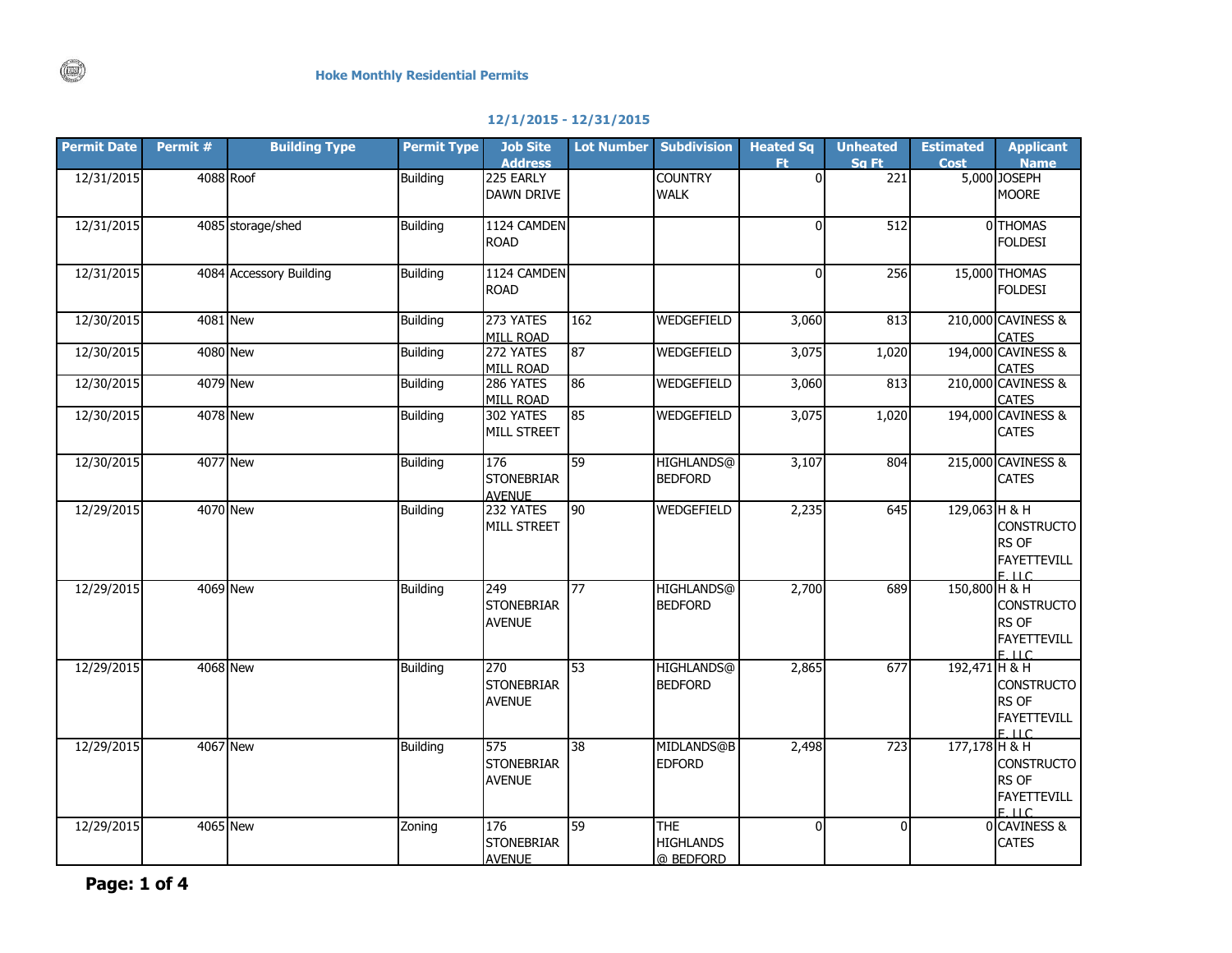| 12/29/2015 | 4063 New          | Zoning                | 273 YATES<br><b>MILL ROAD</b>             | 162 | WEDGEFIELD                      | $\overline{0}$ | οI             |               | 0 CAVINESS &<br><b>CATES</b>                 |
|------------|-------------------|-----------------------|-------------------------------------------|-----|---------------------------------|----------------|----------------|---------------|----------------------------------------------|
| 12/29/2015 | 4062 New          | Zoning                | 286 YATES<br><b>MILL ROAD</b>             | 86  | WEDGEFIELD                      | $\overline{0}$ | $\overline{0}$ |               | 0 CAVINESS &<br><b>CATES</b>                 |
| 12/29/2015 | 4061 New          | Zoning                | 272 YATES<br><b>MILL ROAD</b>             | 87  | WEDGEFIELD                      | $\mathbf 0$    | $\overline{0}$ |               | 0 CAVINESS &<br><b>CATES</b>                 |
| 12/29/2015 | <b>4059 New</b>   | Zoning                | 302 YATES<br>MILL STREET                  | 85  | WEDGEFIELD                      | $\Omega$       | $\overline{0}$ |               | 0 CAVINESS &<br>CATES                        |
| 12/28/2015 | 4055 Fence        | Zoning                | 153 SANDY<br><b>BOTTOM</b><br>LANE        | 12  | <b>ANDERSON</b><br><b>PLACE</b> | $\mathbf 0$    | $\overline{0}$ |               | 0 KIMBERLEE<br><b>SLATER</b>                 |
| 12/22/2015 | <b>4053 New</b>   | Zoning                | 232 YATES<br>MILL STREET                  | 90  | WEDGEFIELD                      | $\Omega$       | $\overline{0}$ |               | $0H$ & H<br><b>CONSTRUCTO</b><br><b>RS</b>   |
| 12/22/2015 | 4052 New          | Zoning                | 249<br><b>STONEBRIAR</b><br>AVE           | 77  | <b>HIGHLANDS</b><br>@ BEDFORD   | $\Omega$       | $\Omega$       |               | $0H$ & H<br><b>CONSTRUCTO</b><br>R۲          |
| 12/22/2015 | 4051 New          | Zoning                | 270<br><b>STONEBRIAR</b><br><b>AVE</b>    | 53  | <b>HIGHLANDS</b><br>@ BEDFORD   | $\Omega$       | $\overline{0}$ |               | $0H$ & H<br><b>CONSTRUCTO</b><br>RS          |
| 12/22/2015 | <b>4050 New</b>   | Zoning                | 575<br><b>STONEBRIAR</b><br><b>AVE</b>    | 38  | MIDLANDS @<br><b>BEDFORD</b>    | $\Omega$       | $\overline{0}$ |               | $0H$ & H<br><b>CONSTRUCTO</b><br><b>RS</b>   |
| 12/21/2015 | 4048 New          | <b>Building</b>       | 645<br><b>STONEBRIAR</b><br><b>AVENUE</b> | 33  | MIDLANDS@B<br><b>EDFORD</b>     | 2,618          | 858            | 200,000 CATES | <b>BUILDING,</b><br>INC.                     |
| 12/21/2015 | 4047 Doublewide   | <b>Building</b>       | 561 STONEY<br>POINT ROAD                  |     |                                 | $\Omega$       | $\overline{0}$ |               | 0 WILLIAM<br><b>MORRISON</b>                 |
| 12/21/2015 | 4045 New          | Zoning                | 645<br><b>STONEBRIAR</b><br><b>AVENUE</b> | 33  | MIDLANDS @<br><b>BEDFORD</b>    | $\Omega$       | $\mathbf{0}$   |               | 0 CATES<br><b>BUILDING</b>                   |
| 12/21/2015 | 4044 storage/shed | <b>Building</b>       | $\overline{216}$<br>MEHERRIN<br>LOOP      |     | <b>RIVERBROOK</b><br>E          | $\Omega$       | 320            |               | 2,500 ELDRED<br>VANZANDT                     |
| 12/21/2015 | 4043 storage/shed | Zoning                | 216<br><b>MEHERRIN</b><br><b>LOOP</b>     | 443 | <b>RIVERBROOK</b>               | $\Omega$       | $\overline{0}$ |               | 0 ELDRED<br>VANZANDT                         |
| 12/18/2015 | 4042 Doublewide   | Improvement<br>Repair | 157 MCPHAIL<br>ROAD                       |     |                                 | $\Omega$       | $\mathbf{0}$   |               | 0 EDGAR<br>araiza                            |
| 12/18/2015 | 4041 Doublewide   | Zoning                | 157 MCPHAIL<br><b>ROAD</b>                |     |                                 | $\mathbf{0}$   | $\overline{0}$ |               | 0 EDGAR<br>ARAIZA                            |
| 12/18/2015 | 4040 New          | <b>Building</b>       | 182 HIGH<br><b>LEAF DRIVE</b>             | 15  | <b>SHADOW</b><br><b>CREEK</b>   | 2,038          | 560            |               | 99,000 MCCLOSKEY<br><b>BUILDERS,</b><br>INC. |
| 12/18/2015 | 4039 New          | <b>Building</b>       | 216 HIGH<br><b>LEAF DRIVE</b>             | 13  | <b>SHADOW</b><br><b>CREEK</b>   | 1,162          | 612            |               | 98,100 MCCLOSKEY<br><b>BUILDERS</b><br>INC.  |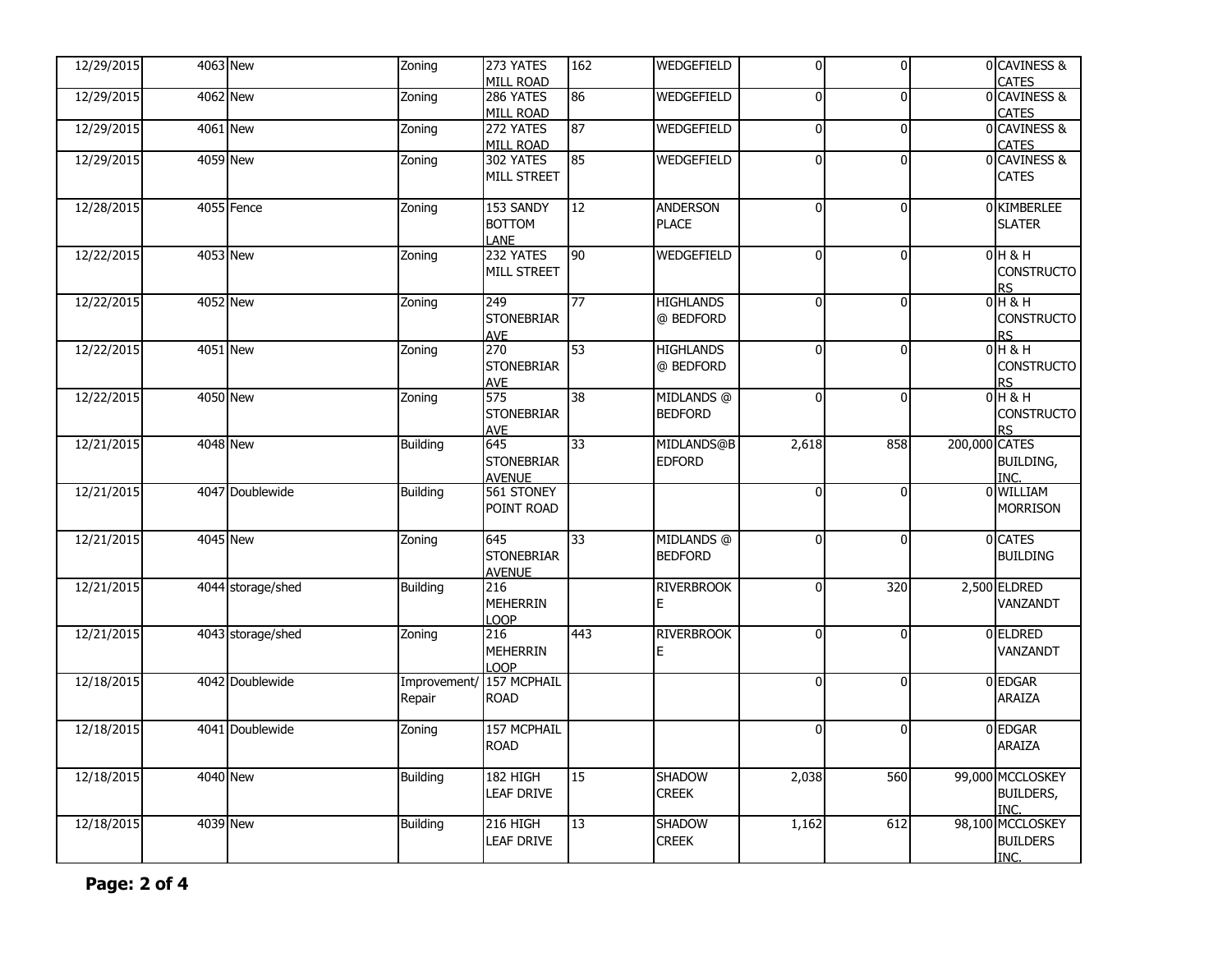| 12/17/2015 | 4033 Doublewide        | Zoning          | 197<br><b>WINDLOCK</b>                                     |     |                                        | O        | $\Omega$     |             | 0 RITA HALL                                             |
|------------|------------------------|-----------------|------------------------------------------------------------|-----|----------------------------------------|----------|--------------|-------------|---------------------------------------------------------|
|            |                        |                 | <b>DRIVE</b>                                               |     |                                        |          |              |             |                                                         |
| 12/17/2015 | 4031 Fence             | Zoning          | 430 ST JOHNS<br>LOOP                                       |     | <b>WEST GATE</b>                       | $\Omega$ | $\Omega$     |             | 0 CARL<br><b>HAMMOND</b>                                |
| 12/14/2015 | 4023 Fence             | Zoning          | 444<br><b>COLLINWOOD</b><br><b>DRIVE</b>                   | 624 | <b>WESTGATE</b> @<br><b>THE MAPLES</b> | $\Omega$ | $\Omega$     |             | 0 CHUCK<br><b>DAMBOISE</b>                              |
| 12/14/2015 | <b>4022 New</b>        | <b>Building</b> | 135 CASWELL 27<br><b>PINES LANE</b>                        |     | <b>BIRKLAND</b>                        | 2,489    | 748          |             | 185,000 BRIDGEPORT<br><b>HOMES</b>                      |
| 12/10/2015 | 4020 Singlewide        | Zoning          | 1756<br><b>MCNEILL</b><br><b>FARM ROAD</b>                 |     |                                        | $\Omega$ | $\Omega$     |             | 0 TRACIE<br><b>DAVIS</b>                                |
| 12/9/2015  | 4018 Finish Bonus Room | <b>Building</b> | 119 ROLLING<br>PINES COURT                                 |     | <b>MARSH PINES</b>                     | 904      | $\Omega$     |             | 7,000 TOMMIE<br><b>BRYANT</b>                           |
| 12/9/2015  | 4017 Other             | Zoning          | 265<br><b>RIDGEVIEW</b><br><b>DRIVE</b>                    | 9   | <b>RIDGEVIEW</b><br><b>DRIVE</b>       | $\Omega$ | $\mathbf{0}$ |             | 0 LARRY<br>WENDANDT                                     |
| 12/8/2015  | <b>4008 New</b>        | Zoning          | 1094 PHILLIPI <sup>4</sup><br><b>CHURCH</b><br><b>ROAD</b> |     | <b>DUNDEE</b><br><b>FARMS</b>          | $\Omega$ | $\Omega$     |             | 0 TARHEEL<br><b>CONSTRUCTI</b><br>ON                    |
| 12/8/2015  | <b>4007 New</b>        | Zoning          | 1080 PHILLIPI 3<br><b>CHURCH</b><br><b>ROAD</b>            |     | <b>DUNDEE</b><br><b>FARMS</b>          | $\Omega$ | $\Omega$     |             | 0 TARHEEL<br><b>CONSTRUCTI</b><br>ON                    |
| 12/7/2015  | 4003 Renovations       | <b>Building</b> | 1675<br><b>PENDERGRAS</b><br>S ROAD                        |     |                                        | U        | 1,000        |             | 14,000 CURTIS E.<br><b>BARNETT</b>                      |
| 12/7/2015  | 4002 Addition          | Zoning          | 5569 ST<br><b>PAULS ROAD</b>                               |     |                                        | $\Omega$ | $\Omega$     |             | 0 STONEWALL<br>VOL. FIRE<br><b>DEPARTMENT</b>           |
| 12/4/2015  | 4001 Doublewide        | <b>Building</b> | 1349 HAIRE<br><b>ROAD</b>                                  |     |                                        | $\Omega$ | $\Omega$     |             | 0 LAWRENCE<br>WOODS/<br><b>MELISSA</b><br><b>SHORTS</b> |
| 12/3/2015  | 3996 Other             | Zoning          | 3916 GAINEY 25<br><b>ROAD</b>                              |     | <b>WILDWOOD</b>                        | $\Omega$ | $\Omega$     |             | $0$ EDITH<br><b>COVINGTON</b>                           |
| 12/3/2015  | 3995 Doublewide        | Zoning          | 1349 HAIRE<br><b>ROAD</b>                                  |     |                                        | $\Omega$ | $\Omega$     |             | 0 TOMMY<br><b>WRIGHT</b>                                |
| 12/3/2015  | 3993 New               | <b>Building</b> | 360<br><b>LOCKHAVEN</b><br><b>PLACE</b>                    | 15  | <b>LOCKHAVEN</b><br><b>ESTATES</b>     | 2,329    | 963          | 110,000 DBP | <b>BUILDERS,</b><br>INC.                                |